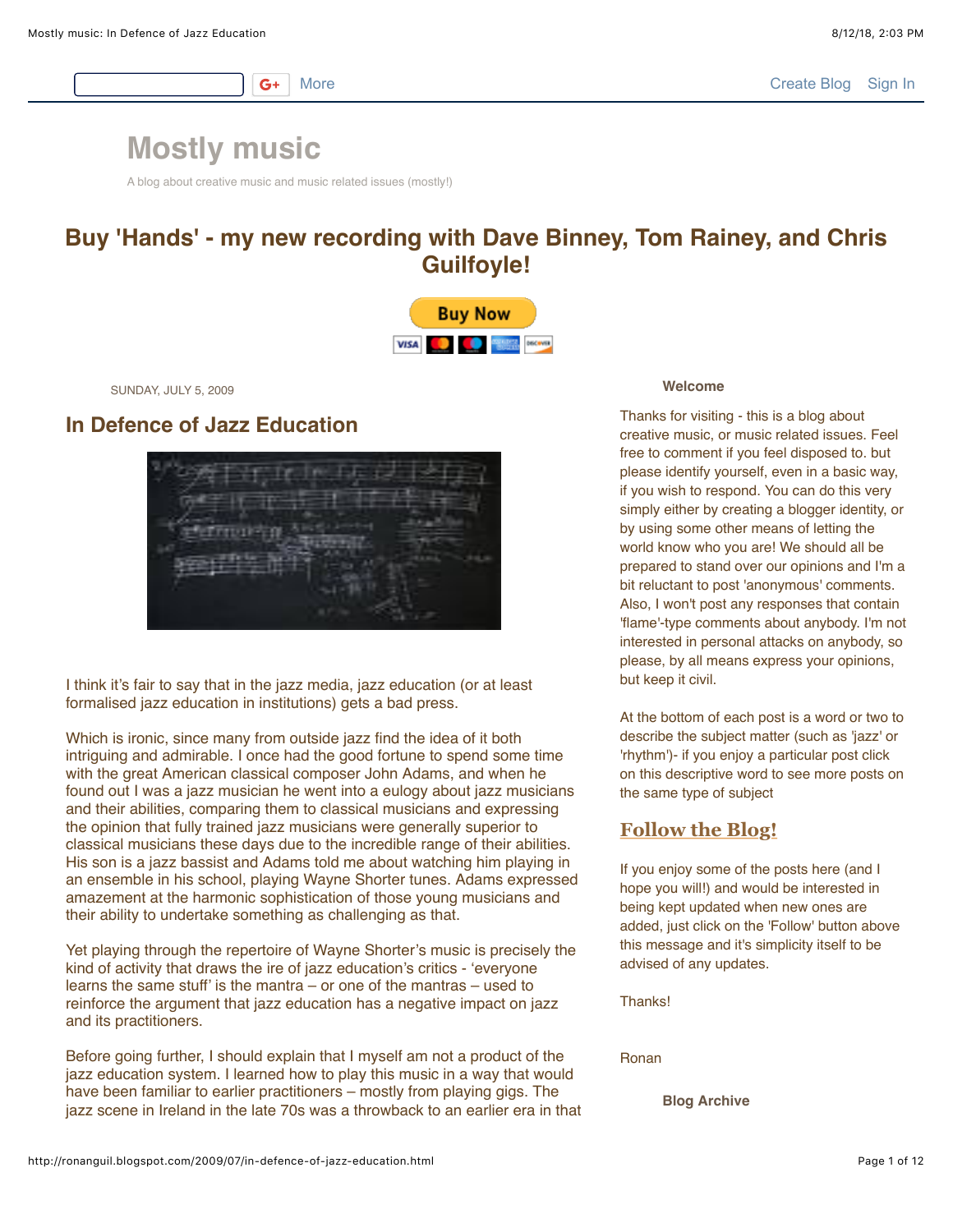it was essentially a bebop environment – Broadway and jazz standards, little or no originals, and everyone was supposed to know every tune from memory – no Real Books (I think I saw my first one in 1981 – it was like seeing the Dead Sea Scrolls!). I read music books, picked up whatever info I could from other musicians and figured stuff out for myself – there were no jazz schools here then.

Now, thirty years later I am the head of a jazz programme here in Dublin – a typical jazz performance degree programme with eighty students, with content typical of this kind of education.

So I see both sides of the argument – I see the benefits I gained by being self-educated: self-reliance, development of instincts, ability to think on one's feet and take decisions without always being told what to do. And I also see the disadvantages to that mode of learning – lack of access to useful (and sometimes vital) information, and making the kind of mistakes for years that could have been set right by a good teacher in 10 minutes. For example: although I knew most of the major and minor modes (found them in a Rick Laird bass book!), and could play them, I was playing them for years before I found out that they were related!

Having been involved in starting a school from scratch here in Dublin, and having seen the positive effect of that in the local jazz community, and having been able to give young musicians access to the kind of information and resources I didn't have at their age, I've always been somewhat exasperated by what I see as the knee-jerk attacks on jazz education. Usually these take three forms:

1) Jazz education turns all who partake of it into clones.

2) The proof of jazz education's failure is the fact that though there are more practitioners than ever before the percentage of great players hasn't got any higher.

3) What is the point of turning out jazz graduates when there are no gigs?

To take each one of these in turn -

# **1. Jazz education turns all who partake of it into clones.**

The first thing to remember when dealing with this argument is that academic music education, of any sort, is not ideal anyway. In music schools we tell students that you must learn X amount of information in X amount of weeks, but of course students are always of differing abilities and may have different life circumstances, and while one student may absorb the information fully, another may struggle. In non-academic ways of learning music (such as the one I undertook) you spend as long a time with a piece of information as you need or want and then move on. And in traditional cultures (and in rock music for example) this is primarily the way to learn music. But in western society we have developed a system of education which is geared to educate the many rather than the individual. While this is ideal for certain subjects (science and maths for example) it is less than ideal for music. But for better or for worse, this is the structure we have and the one we have to deal with.

If you want to train young musicians in the techniques of music, and give many of them access to that, rather than a few hand-picked individuals, then you don't really have a choice other than the academic model – for

- **[►](javascript:void(0)) [2018](http://ronanguil.blogspot.com/2018/)** (3)
- **[►](javascript:void(0)) [2017](http://ronanguil.blogspot.com/2017/)** (3)
- **[►](javascript:void(0)) [2016](http://ronanguil.blogspot.com/2016/)** (4)
- **[►](javascript:void(0)) [2015](http://ronanguil.blogspot.com/2015/)** (15)
- **[►](javascript:void(0)) [2014](http://ronanguil.blogspot.com/2014/)** (6)
- **[►](javascript:void(0)) [2013](http://ronanguil.blogspot.com/2013/)** (16)
- **[►](javascript:void(0)) [2012](http://ronanguil.blogspot.com/2012/)** (22)
- **[►](javascript:void(0)) [2011](http://ronanguil.blogspot.com/2011/)** (27)
- **[►](javascript:void(0)) [2010](http://ronanguil.blogspot.com/2010/)** (30)
- **[▼](javascript:void(0)) [2009](http://ronanguil.blogspot.com/2009/)** (55)
	- **[►](javascript:void(0)) [December](http://ronanguil.blogspot.com/2009/12/)** (2)
	- **[►](javascript:void(0)) [November](http://ronanguil.blogspot.com/2009/11/)** (2)
	- **[►](javascript:void(0)) [October](http://ronanguil.blogspot.com/2009/10/)** (2)
	- **[►](javascript:void(0)) [September](http://ronanguil.blogspot.com/2009/09/)** (8)
	- $\blacktriangleright$  **August** (5)
	- **[▼](javascript:void(0)) [July](http://ronanguil.blogspot.com/2009/07/)** (6) **[Sabbatical](http://ronanguil.blogspot.com/2009/07/sabbatical.html) [Musicians on Music](http://ronanguil.blogspot.com/2009/07/musicians-on-music.html)**
	- **[Iverson interviews Jarrett](http://ronanguil.blogspot.com/2009/07/iverson-interviews-jarrett.html)**
	- **[More on Jazz Education](http://ronanguil.blogspot.com/2009/07/more-on-jazz-education.html)**
	- **[Lieb on Elvin](http://ronanguil.blogspot.com/2009/07/lieb-on-elvin.html)**
	- **[In Defence of Jazz Education](http://ronanguil.blogspot.com/2009/07/in-defence-of-jazz-education.html)**
	- **[►](javascript:void(0)) [June](http://ronanguil.blogspot.com/2009/06/)** (6)
	- **[►](javascript:void(0)) [May](http://ronanguil.blogspot.com/2009/05/)** (5)
	- $\blacktriangleright$  **April** (7)
	- **[►](javascript:void(0)) [March](http://ronanguil.blogspot.com/2009/03/)** (12)

# **Followers**

# **Followers (119)** [Next](javascript:nextPage())



**Blog Roll**

**[JazzWax](http://www.jazzwax.com/) [Dionne, Tomasz and Buddy](http://feeds.feedblitz.com/~/563557702/0/jazzwax~Dionne-Tomasz-and-Buddy.html)** *1 day ago*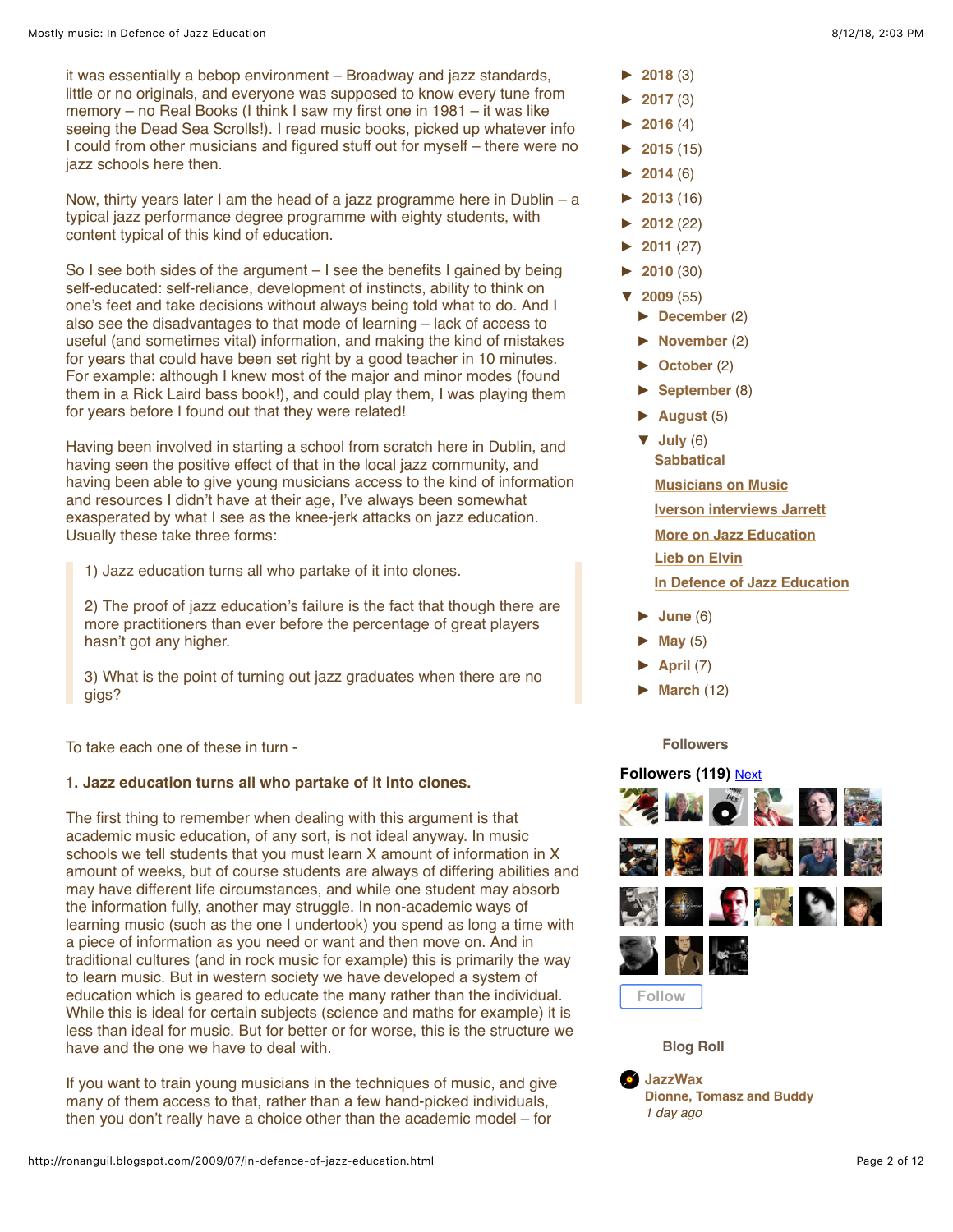economic reasons if for no other. It would be clearly impossible to take students in and keep them in school until such time as they felt ready to move on, treating each one individually, so that student X spends three years on harmony while Y spends 6 months on the same subject. It's just unworkable – an open ended school is just not a practical possibility – for the school or the students. If you discard the academic model you must also discard many of the students - there is no other way to educate larger groups of people efficiently.

Having accepted the jazz school as the most practical model in which to operate, you then have to make a decision as to what to teach. The argument that the schools all teach the same stuff, therefore making all students into homogenised clones, is an argument based on the idea that the older practitioners were helped by the fact that they didn't go to school and their originality was predicated on their differing knowledge. But their originality was the result of their originality – it had nothing to do with their empirical knowledge or lack of it. What a lot of critics forget about is that most high level jazz school courses are staffed and run by professional jazz musicians. These are musicians who deal with the realities of playing the music, and who are aware of the skills necessary to survive in the professional milieu. And it is largely these same musicians who decide the curricula for the schools – not some faceless bureaucrat. So the information that is provided is largely that body of information which professional musicians agree are basic prerequisites for a life as a professional jazz musician. This basic information – harmonic, technical and rhythmic as well as repertoire – is generally agreed by most professionals to be part of the essential toolkit of the contemporary jazz musician.

Yet the writer James Lincoln Collier says:

'With students all over the United States being taught more or less the same harmonic principles, it is hardly surprising that their solos tend to sound much the same. It is important for us to understand that many of the most influential players developed their own personal harmonic schemes, very frequently because they had little training in theory and were forced to find it their own way.'

So – there we have it, the noble savage syndrome – for the sake of your creativity and originality it's better to have no training. It's hard to know where to start with the refutation of an argument this stupid. It's like suggesting that if you want to become a writer it would be better to to be illiterate and figure out the rules of English yourself, rather than go to school and be taught how to read, how spelling, grammar and syntax work, and being directed towards great writing of the past. Yet this is the bizarre subtext of much of the criticism of jazz education – in order to be creative and original it's better to be uneducated. But though these writers idealise the self-taught musicians of the past, how many of these same jazz greats would have taken advantage of educational institutions had they been available to them? Most I'd say. And if they had, would it have stifled their creativity? Would Coltrane have sounded like a thousand other saxophonists of he'd gone to a jazz school? To suggest that he would have is to deny his innate genius and originality.

Some champions of the European jazz scene also use the 'jazz education = lack of originality' argument to attack the US jazz scene, claiming that it is the jazz education system that has largely contributed to American jazz stagnating while European jazz forges ahead. This argument conveniently ignores the fact that most European jazz schools teach (with variations) the

- **[Alex Ross: The Rest Is Noise](http://www.therestisnoise.com/) [Fifth Bayreuth pilgrimage](http://www.therestisnoise.com/2018/08/fifth-bayreuth-pilgrimage.html)** *1 week ago*
- **W** [Today Is The Question: Ted Panken](https://tedpanken.wordpress.com/) **on Music, Politics and the Arts [For David Sanborn's 73rd Birthday, An](https://tedpanken.wordpress.com/2018/07/31/for-david-sanborns-73rd-birthday-an-unedited-blindfold-test-from-2012/) Unedited Blindfold Test From 2012** *1 week ago*

 $\mathbf{B}$ **[Brilliant Corners](http://brilliantcornersabostonjazzblog.blogspot.com/) [5/4 on 5/4 \(May 4\)](http://feedproxy.google.com/~r/BrilliantCornersABostonJazzBlog/~3/T-v_8t66-4M/54-on-54-may-4.html)** *3 months ago*

> **[Night Lights Classic Jazz](https://indianapublicmedia.org/nightlights) [One For Marian: Marian McPartland](https://indianapublicmedia.org/nightlights/marian-marian-mcpartland/)** *4 months ago*

**[Stephen Fry](http://www.stephenfry.com/) [Something rather mischievous](http://www.stephenfry.com/2018/02/mischievous/)** *5 months ago*

**[The Jazz Session » Podcast](http://thejazzsession.com/) [House Concert: Ross Hammond](http://thejazzsession.com/2017/10/05/house-concert-ross-hammond/)** *10 months ago*

- **[Rifftides](http://www.artsjournal.com/rifftides) [Other Matters–Language: So…](http://www.artsjournal.com/rifftides/2017/09/other-matters-language-so151151.html)** *10 months ago*
- **[Dualism aside . . .](http://dualismaside.blogspot.com/) [Messiaen, Carter and Coltrane](http://dualismaside.blogspot.com/2012/08/messiaen-carter-and-coltrane.html)** *5 years ago*

**[DO THE MATH](http://thebadplus.typepad.com/dothemath/)** *6 years ago*

**B** [SOUND INSIGHTS](http://dougpayne.blogspot.com/) **[Frank Foster R.I.P.](http://dougpayne.blogspot.com/2011/07/frank-foster-rip.html)** *7 years ago*

**[NPR Blogs: A Blog Supreme](http://www.npr.org/blogs/ablogsupreme/) [Native To NOLA: Kitchen Sink Klezmer,](http://www.npr.org/blogs/ablogsupreme/2010/04/native_to_nola_kitchen_sink_klezmer_hot_8.html?ft=1&f=104014555) Young Brass Bands** *8 years ago*

**[Jazzblog.ca](http://communities.canada.com/ottawacitizen/blogs/jazzblog/rss.aspx)**

**[John Adams: Hell Mouth](http://www.earbox.com/posts.rss)**

**[Inverted Garden](http://www.invertedgarden.com/inverted-garden/atom.xml)**

### **About Me**



**[Ronan Guilfoyle](https://www.blogger.com/profile/02668316692753726447)**

Jazz bassist, composer, teacher, living in Dublin, Ireland

**[View my complete profile](https://www.blogger.com/profile/02668316692753726447)**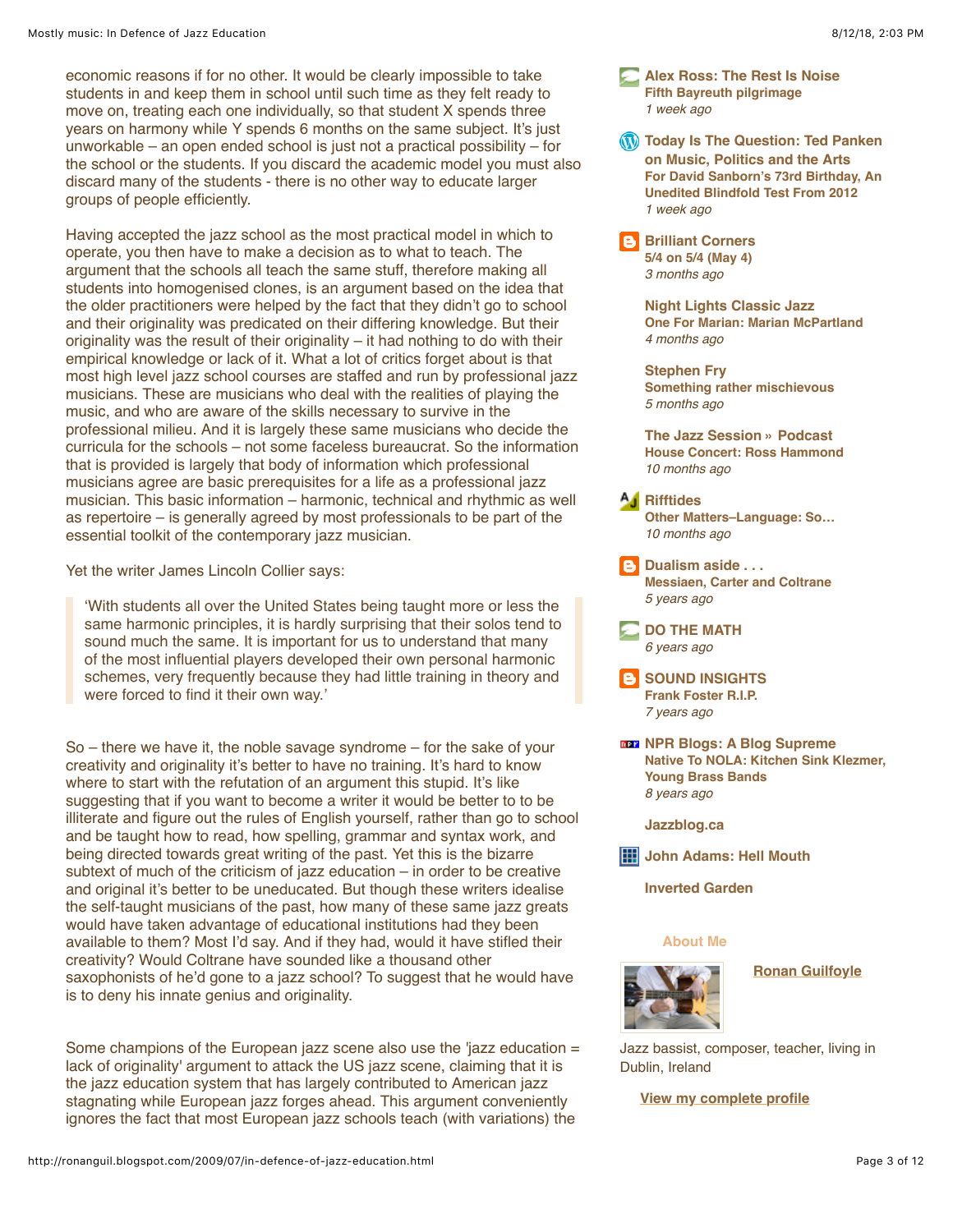same basic core curriculum as their American counterparts. European jazz schools take the American system as their basic model, so all of these young European musicians who are lauded so highly come from a very similar educational background to their US counterparts.

And as to the charge that jazz education produces only clones, consider the following musicians:

Brad Mehldau, Jim Black, Branford Marsalis, John Scofield, Tom Rainey, John Abercrombie, Joe Lovano, Greg Osby, Jeff Watts, Pat Metheny, Scott Colley, Bill Frisell, Brian Blade. All of these have spent time in jazz educational institutions – are they all clones?



### **2. The proof of jazz education's failure is the fact that though there are more practitioners than ever before the percentage of great players hasn't got any higher.**

Schools do not teach creativity nor originality nor do they stifle it – creativity and originality have always been in short supply. We are educating the many, but in the end, only a few will 'get it' so to speak. The number of musicians of real creativity, the ones who are head and shoulders above everyone else, have always been in the minority. And contrary to the mythology, the pre-jazz education scene was not always peopled by complete originals – Charlie Parker, Dizzy Gillespie, Max Roach, Lester Young, and Bud Powell (to take just a few examples) all had droves of disciples who tried to emulate their heroes. Jazz has always been peopled by a few innovators and many imitators. The imitators either find a personal wrinkle for themselves within the canon created by the innovators, or they just vapidly regurgitate the surface gestures of the great ones. It was the same in 1930 as it is now.

What a good school will do is provide the environment that will give anyone who studies there access to information which will help them towards their goals. A student's originality will not be created by a school, nor will it be destroyed by it – original people will always be original people. No matter how many people go through the jazz education system the percentage of true originals will not rise. However everyone coming through the doors of a good jazz school will be given access to tools which will help them create a musical career for themselves should they wish to pursue it. Jazz schools cannot manufacture creativity, but they can facilitate in speeding the journey of the truly creative while giving a good music education to those who may not be among the elite in terms of originality, but who nevertheless are talented and wish to partake in the great musical tradition of jazz.

# **3. What is the point of turning out jazz graduates when there are no gigs**?

This is a genuine concern among jazz educators and musicians, and recently Ethan Iverson wrote the following in his blog:

"There's positive aspects to jazz education, but I do worry about how corporate and money-driven it can seem, especially now that the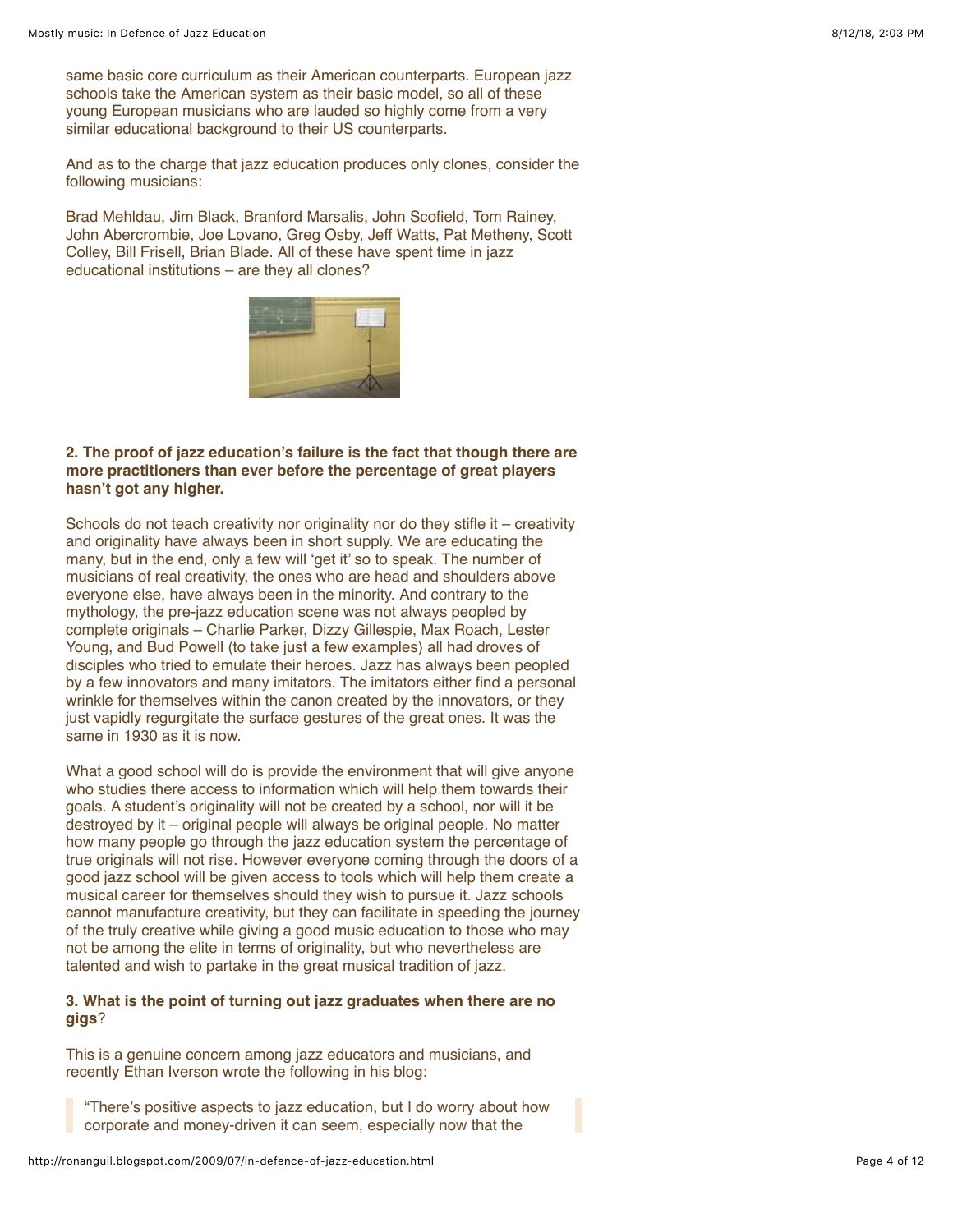bubble has burst. As we all know, not only do young players fresh out of jazz college have trouble finding gigs, but for musicians of all ages the current market is completely over-saturated, making it extraordinarily difficult for anything to have any economic value whatsoever"

While it may be true that gigs are getting harder and harder to come by, the question has to be asked, is this the only value that jazz education has – economic value? The bassist and educator Todd Coolman puts it very well:

"We have to quit thinking of college as a vocational school. College, to me, is a place where you go to learn something, to develop intellectual and social skills so that you can become a contributing member of society. No one needs to go to college to learn to play jazz, anyway. In the same respect, college doesn't create a brilliant economist."

This point is well made – the idea that teaching the techniques of an art form becomes devalued if there is not immediate or automatic economic benefit to the student is simply wrong. Surely the main point of getting an education is to become educated? The benefits to young people of being involved in jazz are manifold. For example, one of the things that I find most attractive about jazz is the democratic and social nature of the music. The music is brought about by the efforts of a group of people working together, and communicating with each other. Yet within the tradition of this sociable music, the idea of individualism is not only encouraged, but highly prized. So here we have a music which is completely dependent on co-operation between the participants, yet which at the same time encourages each to make as personal and individual a statement as possible. What a wonderful ethos for young people to be involved with!

Another benefit of being in a jazz school and one that's never even noticed by the critics of jazz education is that schools provide a space in which communities of jazz musicians can exist. In previous times these communities were centred around gigs and clubs and jam sessions, but this environment has almost entirely disappeared. The jazz community has become dispersed, and one of the few places where it still exists is in jazz schools. With the possible exception of New York and a few other larger cities where some gig-centred socialising by musicians still exists, the only place where large groups of jazz practitioners foregather is in jazz schools. Schools not only create a teaching environment, they also provide a place where information can be exchanged, gossip caught up on, new recordings discussed, gig information exchanged, tips for work opportunities given and camaraderie shared.

Like anything, jazz schools are not perfect – in the wrong hands they can churn out graduates without any consideration for the individual. But in my experience that's the exception rather than the rule - most schools have dedicated teachers with a real love of the music and its traditions and a genuine concern that their students have access to it. In the schools students learn the basic techniques of the music and hopefully are also exposed to the creative ethos of jazz. They provide community environments for musicians whose love of a minority music sets them apart from the mainstream.

I've just returned from the **[International Association of Schools of Jazz](http://www.iasj.com/)** annual meeting in Lucerne, where 50 high level jazz students from schools all over the world – from Japan to the US, from Finland to Israel, from Russia to Brazil - got together for a week and played music together and got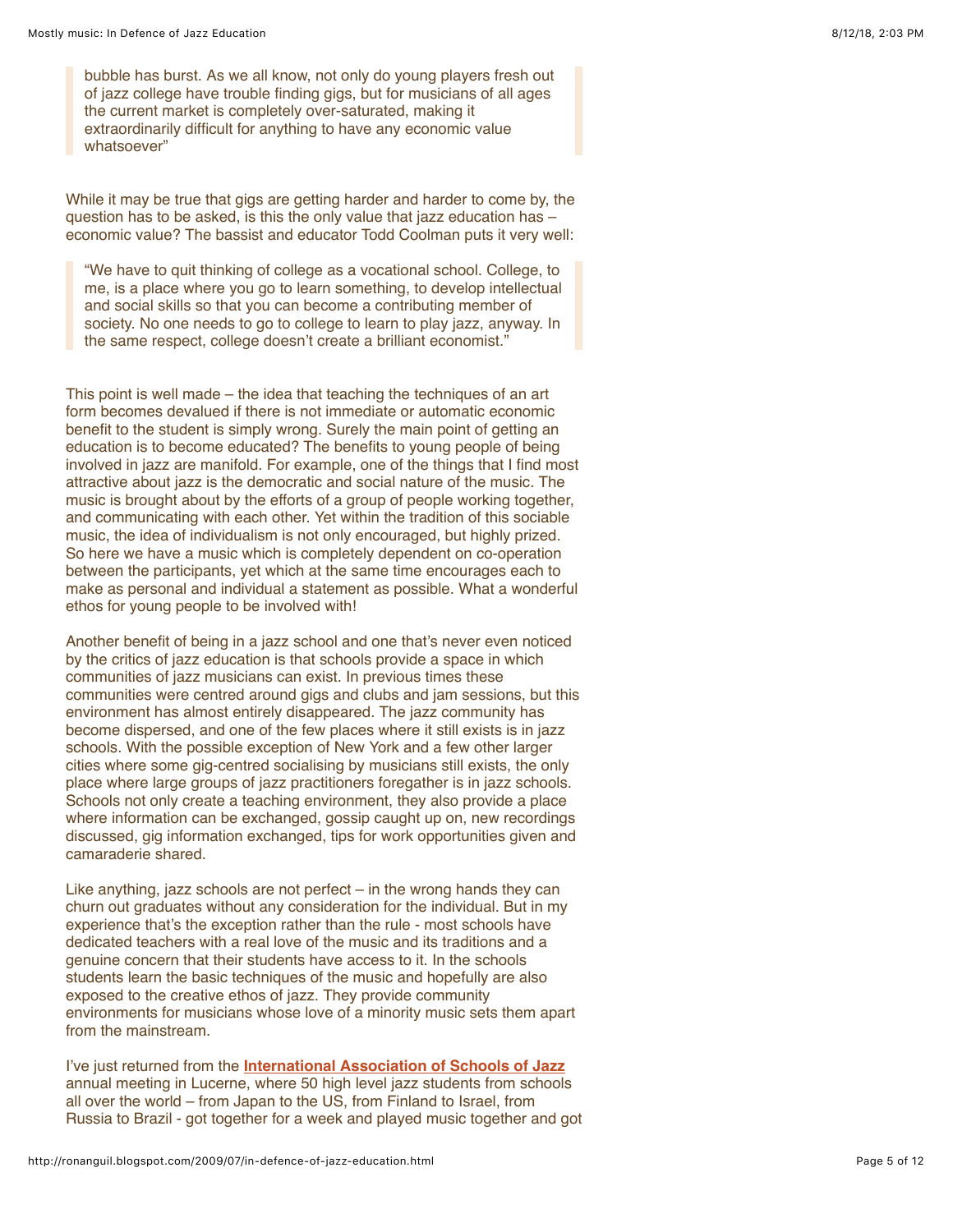to know each other through the medium of jazz. I watched them perform six concerts of very high level creative music put together after only three days rehearsal, and watched their mutual delight in sharing this experience with each other. Try telling *THEM* that the jazz education system was a negative influence on their lives and creativity!

Posted by **[Ronan Guilfoyle](https://www.blogger.com/profile/02668316692753726447)** at **[1:41 PM](http://ronanguil.blogspot.com/2009/07/in-defence-of-jazz-education.html)**

 $\mathbb{R}$  This his litter [ook](https://www.blogger.com/share-post.g?blogID=5526704657739088406&postID=2156713836158196942&target=facebook) rest  $\mathbf{G}$  +

Labels: **[Jazz](http://ronanguil.blogspot.com/search/label/Jazz)**

# **16 comments:**

#### **Scott Stroman [July 6, 2009 at 12:04 PM](http://ronanguil.blogspot.com/2009/07/in-defence-of-jazz-education.html?showComment=1246878254825#c3942236494748037788)**

Beautifully stated, Ronan; exactly as I might have have said it myself. And from my perspective as someone who works in both jazz and classical music, the issues, dangers, and benefits are the same across the stylistic panorama (not divide). The best type of jazz education program is built on a foundation of fostering individuality and creativity that is rarely found in classical music education, and, romantic view aside, wasn't always present in the working worlds of us or our forbearers.

#### **[Reply](javascript:;)**

#### **[Willard Jenkins](http://www.openskyjazz.com/) [July 9, 2009 at 7:27 PM](http://ronanguil.blogspot.com/2009/07/in-defence-of-jazz-education.html?showComment=1247164060737#c2115599012997547889)**

My compliments Ronan, this is a beautifully and quite reasonably made case. There are plenty of side streets, alleyways, and tributaries we might explore from this piece (like the dwindlng number of black students in jazz programs of higher learning in the U.S. -- and perhaps total absence of cultural diversity in particularly European jazz education programs(?)), but I'm sure Ronan would rather leave that to other forums. This is a very thoughtprovoking and logic-driven piece, in particular thoroughly debunking such naysayers as James Lincoln Collier and Stuart Nicholson (both of whom are curiously viewed by many as outright racists in their jazz commmentary). In many cases what the naysayers are complaining about strikes more to the easy access musicians now enjoy - whether they are ready or not/mediocre or truly have something to say -- in putting their thoughts down on record and subsequently making them available. THAT's where the glut exists -- and that's a genie that I'm afraid has long since escaped the bottle. Peace,

Willard Jenkins www.openskyjazz.com Home of The Independent Ear

# **[Reply](javascript:;)**

#### **[Chris Kelsey](http://www.chriskelsey.com/) [July 9, 2009 at 8:59 PM](http://ronanguil.blogspot.com/2009/07/in-defence-of-jazz-education.html?showComment=1247169569378#c4380772065129512457)**

Jazz ed works to the benefit of the \*average\* jazz player (of which there are many), but does little to help produce truly original artists (of which there are few). Genius will tell, formal education or no.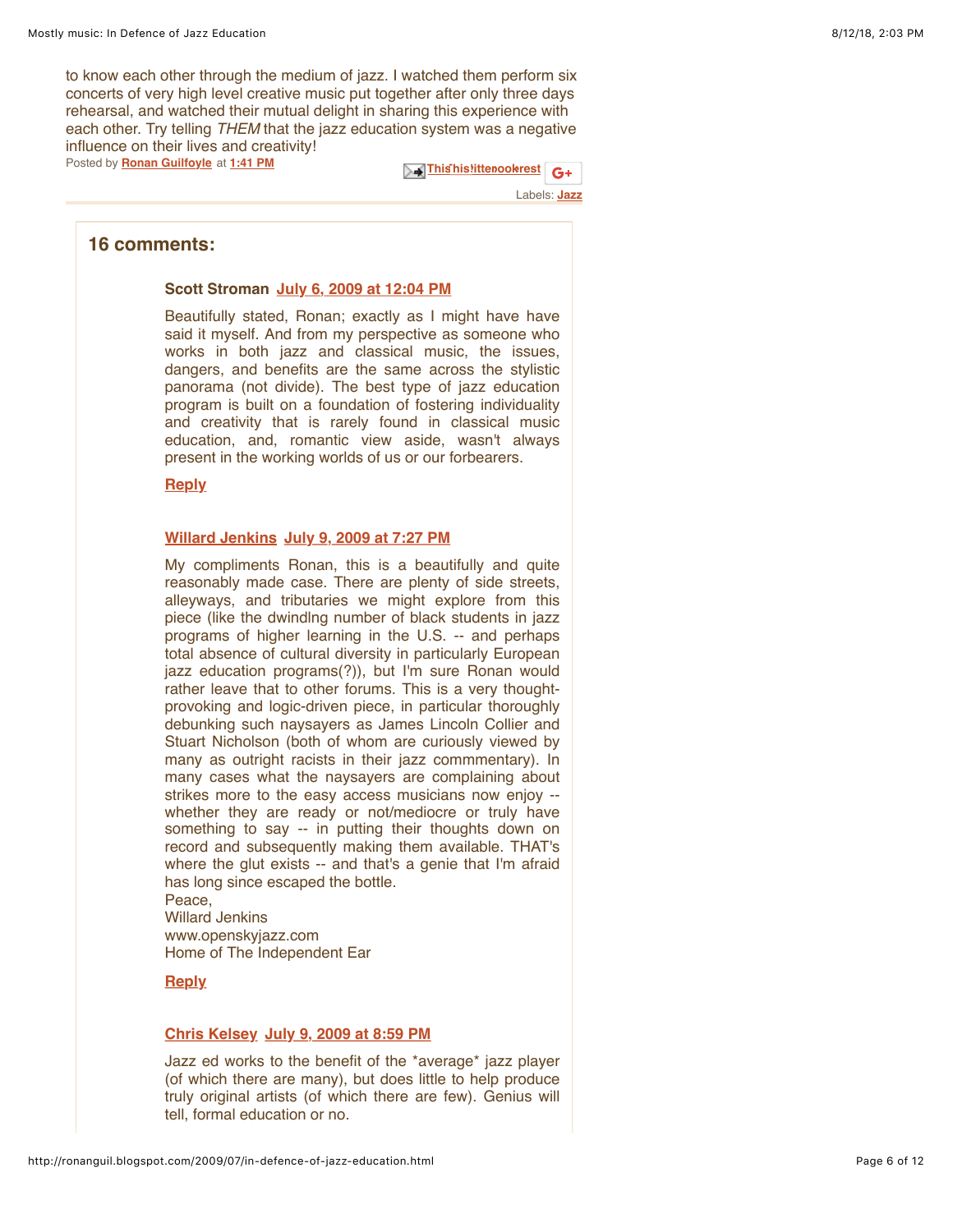# **[Reply](javascript:;)**



# **[Ronan Guilfoyle](https://www.blogger.com/profile/02668316692753726447) [July 9, 2009 at 11:21 PM](http://ronanguil.blogspot.com/2009/07/in-defence-of-jazz-education.html?showComment=1247178101814#c6104402305723665369)**

Scott, Willard and Chris - thanks for your comments. I've been amazed at the reaction to this post - I 've had so many responses to my website and email as well. I had no idea it would provoke such a reaction.

Thanks for the compliments Willard - I don't live in the US and am not an American and so wouldn't feel qualified to to speculate as to why there are so few African-Americans in US jazz programmes. And I'm not sure what you mean about the lack of cultural diversity in European jazz programmes - if you'd care to elaborate I'd be happy to respond if I can.

And you're right Chris, no school can create a truly original musician - but schools can help the truly original as well as the average. It doesn't matter how brilliant you are, you're still going to need access to information and people to play with, and schools can and do provide both of those things

**[Reply](javascript:;)**



# **[Ronan Guilfoyle](https://www.blogger.com/profile/02668316692753726447) [July 9, 2009 at 11:31 PM](http://ronanguil.blogspot.com/2009/07/in-defence-of-jazz-education.html?showComment=1247178672094#c2071721003287755691)**

Just reading your post again Willard - that's a very good point about the fact that anyone can make a recording these days, (as opposed to former times where at least there was some kind of meritocracy at work), and the resultant glut of recordings available, both good and bad. I hadn't really thought about that in that context - but I will now! Thanks

#### **[Reply](javascript:;)**

# **[Roberto Bossard](http://www.robertobossard.ch/) [July 10, 2009 at 12:07 PM](http://ronanguil.blogspot.com/2009/07/in-defence-of-jazz-education.html?showComment=1247224054283#c6376559680266276826)**

Hi Ronan, I completely agree with your statements. Congratulations! There' s one more aspect about jazz education, that Gary Keller mentioned in Lucerne: If you think about economic reasons why you study jazz it's surely not a good approach because it's about the music itself and nothing else. But if you don't study music because of economic reasons and you will regret it when you're older, there's no way you can start beeing a musician at an older age. It's too late, and you may regret it for the rest of your life. The other way around: It's much easier to start studying engeneering or medecine or whatsoever at an age of 30 and beyond.

# **[Reply](javascript:;)**

#### **[Will Kriski](http://membershipschool.com/selling-access) [July 10, 2009 at 7:32 PM](http://ronanguil.blogspot.com/2009/07/in-defence-of-jazz-education.html?showComment=1247250740031#c2799236393955879083)**

My main beef with jazz education is not the above points, but the actual process of how they teach it. When I was at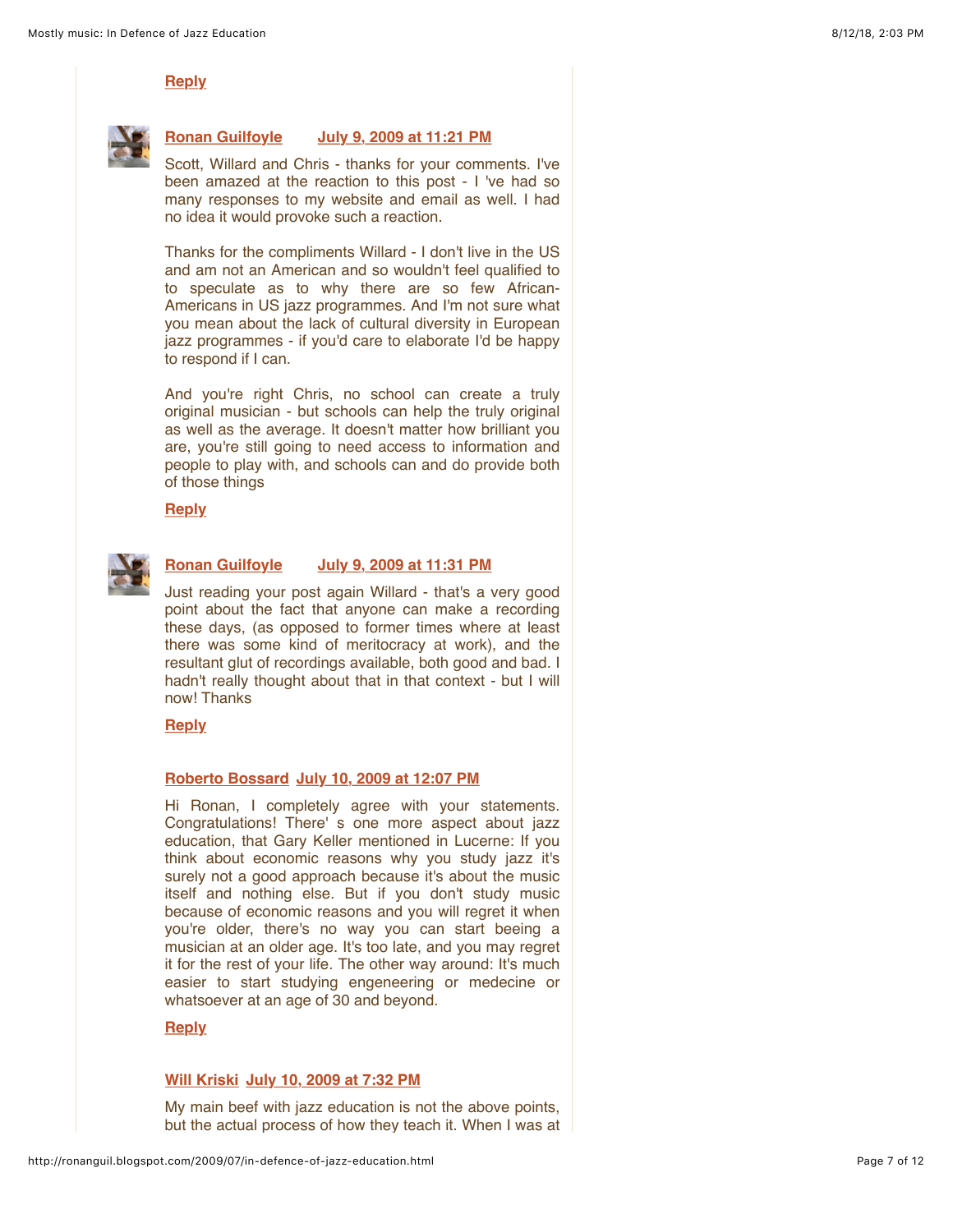college they had a lot of extraneous information/courses that were required as part of the curriculum, such as classical history, electives (english, pyschology,etc), learning piano (for jazz guitar performance), overwhelming theory/analysis/exercises with 6-8 courses, starting with overly complex tunes before mastering the basics, etc.

So instead of being able to focus on one thing (eg. chord tones) and mastering it, they threw everything at us, making it difficult to absorb it all. Having done a master's degree in engineering I was no stranger to hard work and discipline. And then when you complain you are perceived as a whiner.

I've been studying with Jimmy bruno via his guitar institute online and it is more like an apprentice system. Focus on one thing at a time, he gives feedback via videos, learning songs, and it's a step by step system, and he avoids a lot of the usually taught complexity (modes for example).

#### **[Reply](javascript:;)**



**[Ronan Guilfoyle](https://www.blogger.com/profile/02668316692753726447) [July 12, 2009 at 6:14 PM](http://ronanguil.blogspot.com/2009/07/in-defence-of-jazz-education.html?showComment=1247418897208#c8761065298815740892)**

*This comment has been removed by the author.*

**[Reply](javascript:;)**



# **[Ronan Guilfoyle](https://www.blogger.com/profile/02668316692753726447) [July 12, 2009 at 6:17 PM](http://ronanguil.blogspot.com/2009/07/in-defence-of-jazz-education.html?showComment=1247419060853#c1443066928598662099)**

Thanks for your comments Roberto and Will

Roberto I think you're absolutely right about the fact that though the reason we study jazz is not primarily economic, there are real professional benefits to studying in a jazz school. It really does give you an invaluable set of skills as a musician - and you're right that it's very difficult to get the the craft of music together when you're older - it's definitely a young person's game

And Will, while I take your point about the problems of having stuff loaded onto you, some of which you felt was unnecessary and possibly irrelevant, I think it's important to point out that not all schools are the same. In my school we start pretty basic the first year, with simple groove type tunes for improvising at first, before moving on to more complex progressions.

But in any school, as I mentioned in my post, you have the problem of trying to educate the many instead of the individual - it's impractical to tailor a curriculum to each individual student so some do get caught in the crosshairs for sure. Taking students individually is a much more holistic way of teaching in general since you can respond to the individual needs of the student much more flexibly in a one-on-one situation than you can in a school setting. I'm glad you found a learning environment that suits you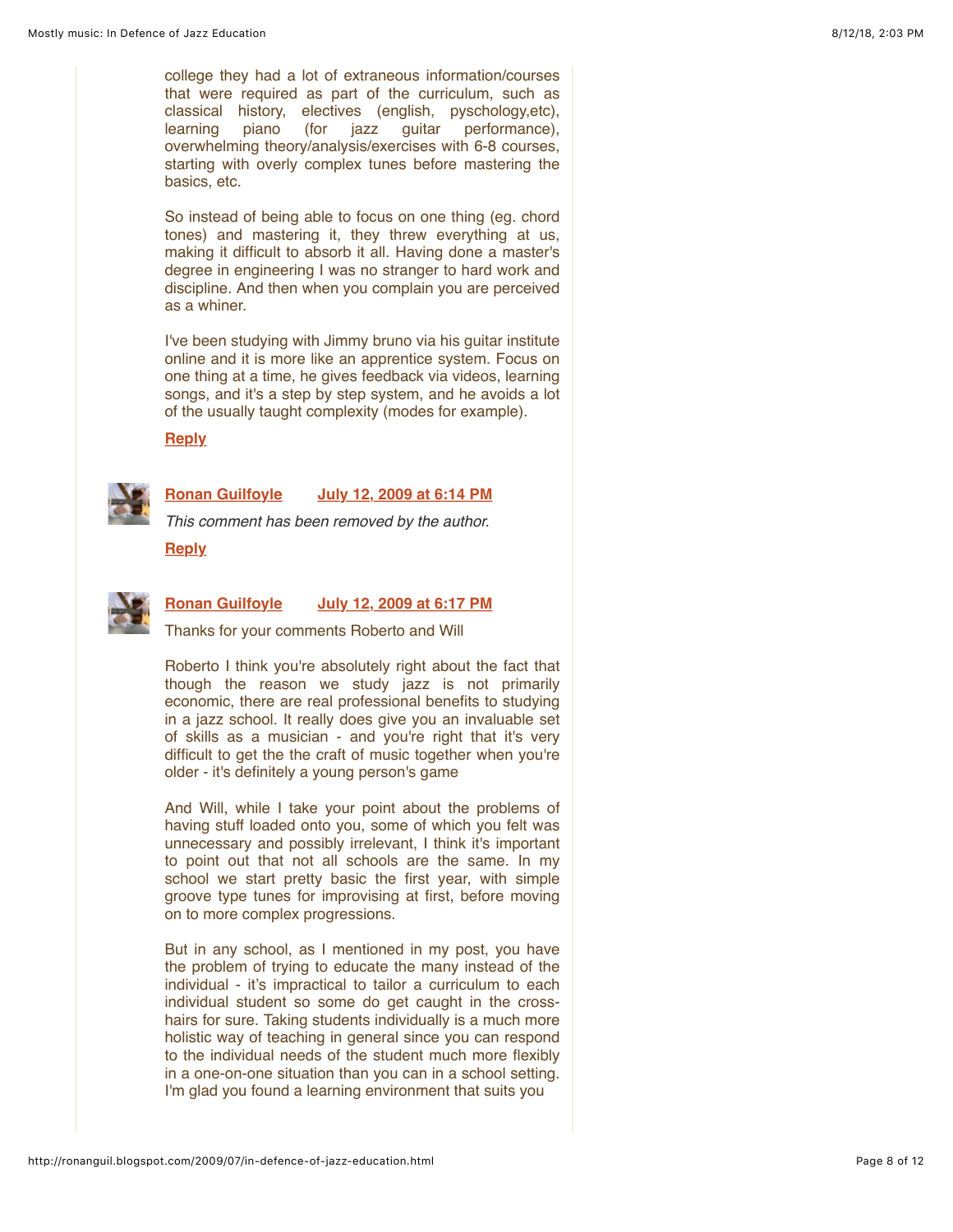Thanks for responding

**[Reply](javascript:;)**



# **[Jovino](https://www.blogger.com/profile/01842652091480145283) [August 11, 2009 at 5:08 PM](http://ronanguil.blogspot.com/2009/07/in-defence-of-jazz-education.html?showComment=1250006885464#c383377817852998865)**

Ronan,

Thanks for a most insightful post. As a jazz educator, I felt inspired by reading it, and have forwarded it to my colleagues at Conrish College of the Arts in Seattle. All the best! Jovino Santos Neto

**[Reply](javascript:;)**

#### **Anonymous [August 31, 2009 at 10:00 AM](http://ronanguil.blogspot.com/2009/07/in-defence-of-jazz-education.html?showComment=1251709245680#c5885835472290699001)**

Hello Mr. Guilfoyle,

Ditto, but I will forward your inspiring essay to my colleagues in Berlin, Bonn and Cologne.

Thank you, and all best,

**Brew** 

**[Reply](javascript:;)**



#### **[Ronan Guilfoyle](https://www.blogger.com/profile/02668316692753726447) [September 1, 2009 at 7:19 AM](http://ronanguil.blogspot.com/2009/07/in-defence-of-jazz-education.html?showComment=1251785956509#c216398063517690856)**

Thanks Jovino and Bruno - I'm glad you enjoyed it, and thanks for the feedback!

**[Reply](javascript:;)**



# **[Rodney](https://www.blogger.com/profile/17104725470098506235) [September 14, 2009 at 3:54 PM](http://ronanguil.blogspot.com/2009/07/in-defence-of-jazz-education.html?showComment=1252940088057#c8668838738375179607)**

I do not think it abnormal that jazz is now a part of most well rounded University and conservatory music programs. The acceptance of Jazz into the university curriculum has been gradual and controversial along the way. Early university professors trying to start Jazz programs met considerable resistance. This controversy stemmed from among numerous reasons the ill-conceived notion that Jazz music was not of the highest artistic quality and did not deserve a place beside of classical music. As it should, Jazz has endured all of its challenges and made its way from the Cakewalk, dance halls and nightclubs to eventually be accepted at university recital and concert halls. For if musicians as prominent as Ravel, Stravinsky, and Bernstein should admire jazz music and allow it to influence their musical style and methods of composition, then how can it be considered too lowbrow to be included into a well rounded university music program? This reason is my primary rationale that jazz is indeed our indigenous art music and should be a part of every well-rounded music program at the university level. It is very upsetting that jazz education has been met with resistance by narrow-minded people who perhaps did not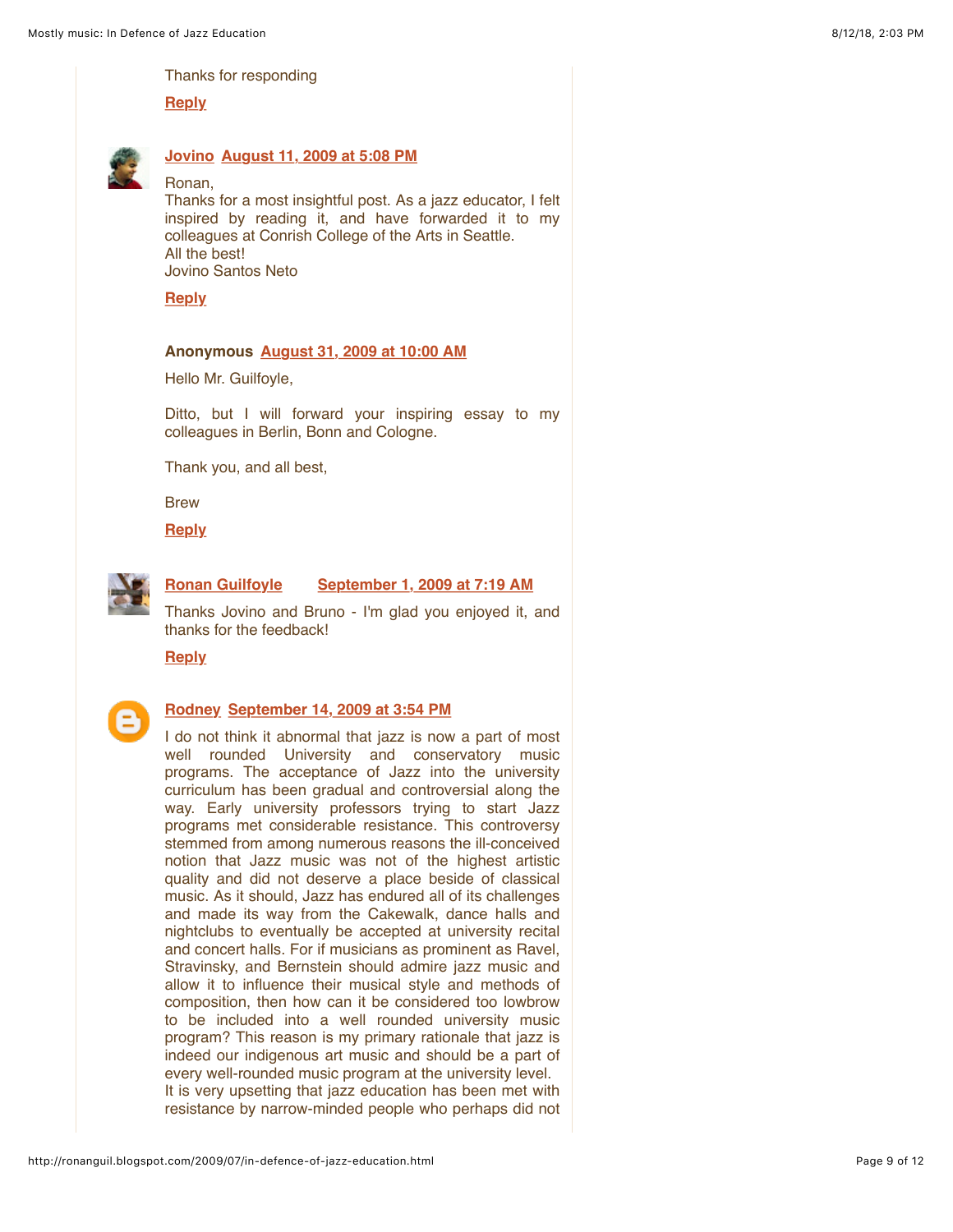quite understand their own music. I am referring to the unyieldingly old fashioned, white classical music professor who in the past has looked down upon people in the jazz profession. It is ludicrous that this professor thinks it proper to condescend to the very type of music that his idols venerated. A case could be made out of this singular reason that jazz belongs in every well-rounded university music program.

Sincerely,

Rodney Lancaster www.rodneylancaster.com

**[Reply](javascript:;)**



# **[mike](https://www.blogger.com/profile/14955630615622547514) [November 15, 2009 at 3:56 PM](http://ronanguil.blogspot.com/2009/07/in-defence-of-jazz-education.html?showComment=1258300572193#c4429326445288902009)**

I thought your article was brilliant Ronan. I graduated from a jazz education program and consider three of the best years of my life, certainly three of the years where I worked harder than I had ever before. I concur that point of any place of higher learning is to enable the student to think critically and to be able to continue learning after leaving. It is ludicrous to consider that for the "purity" of jazz, the players should have no educational background in their instrument. It is also patently false. Virtually all of the great jazz musicians of the past had some degree of training, some like Oscar Peterson or Miles Davis had a significant degree. In fact, when Miles first went to New York in the late 40's, it was to attend Julliard! When I graduated almost 30 years ago, we were told that only a very few of us would be able to make our livings by playing music exclusively. It wasn't a comment on our abilities, or the school or anything else. It was just a statement of fact. If you are so serious about your art that you are willing to undergo the risks and privations that go along with the life of an artist, then you will make those sacrifices. Many people (including me) don't want to live that way. Jazz schools are a valuable support system for an extremely important cultural component of our musical milieu. I thought at the time I was attending that I was privileged to be there, and I haven't changed my opinion.

Mike Milner Orillia, ON Canada

**[Reply](javascript:;)**

# **Anonymous [December 8, 2009 at 7:51 PM](http://ronanguil.blogspot.com/2009/07/in-defence-of-jazz-education.html?showComment=1260301883370#c2717189471060915358)**

the point you made about schools providing a community for artists is exactly how I would have put it. I tried learning the old fashioned way (but with lots of extra help from all the private lessons and books I could afford) but I found I wasn't getting nearly enough experience playing with other musicians simply because I didn't know many. The biggest resource in college I've found as a student is the other students, not the teachers or how/what they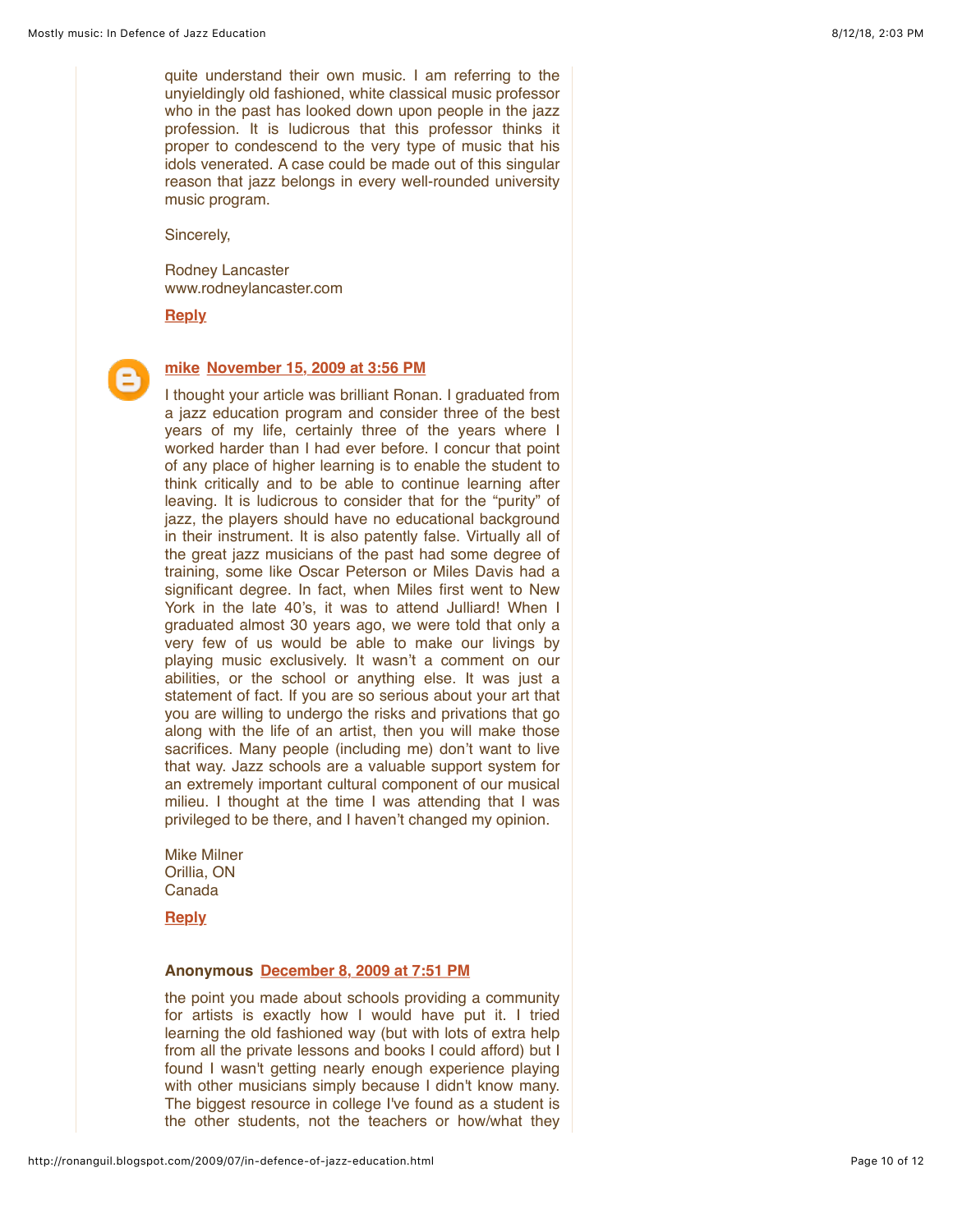#### teach.

But that means the success of an education is equally the student bodies responsibility. I put off going to college for a long time because I thought the competitive (male centered) environment of colleges tends to encourage 'hard' music rather than 'good' music, and although I think this is true to a degree, in my experience so far I've found its mostly the fault of students rather than teachers.

I'm probably not one of the 'head and shoulders above the rest' students who will be a real innovator, and I definitely don't think that means that the education is waisted on me, or that if I graduate and don't become a 'great player' that I am proving a point about the downfalls of jazz education.

**[Reply](javascript:;)**

# **[Radam Schwartz](https://www.blogger.com/profile/05279379212951800431) [January 26, 2014 at 5:36 AM](http://ronanguil.blogspot.com/2009/07/in-defence-of-jazz-education.html?showComment=1390714605188#c5945354301312461688)**

I believe that Mr. Guilfoyle misses the point on several issues. When college jazz programs came into existence they separated the musician from the audience. The jazz culture involved the musician, audience, (casual and erudite), proprietors, etc., and musicians developed their creativite impulses with the listernship in mind. College trained musicians develop their concepts without a single thought to how it would play in front of patrons, and this disconnect leads to the separation between these entities and this has more than an economic consequence.

The jazz culture had certain attributes that passed into oblivion when the center of jazz education became the universities. Examples of this jazz cultural system can be seen in mantras such as "one must pay his dues", or "the music is something you have to live". The jazz culture has been replaced by a fraternity mentality (Kappa Delta Jazz) where listening to recordings overrides hearing live music and where Coltrane and Bird are icons but students don't seek out their local legends. Of course jazz education also took the music out of the jurisdiction of the African-American community and placed it the hands of the Board of Trustees at Colleges as well.

Lincoln Collier's remarks are surely misinformed. My mentors in Newark, NJ were some of the most analytic and theoretical musicians I've ever met and the fact that they did not display a PHD on their wall did not insinuate they had no training, but their training was also steeped in blues theory, which is frequently absent on the university level. A good article that explores this is David Ake's "Jazz Historiography and The Problem of Louis Jordan". It is definitely accurate that the basic same canon of jazz is used at the university level. Where is Jimmy Smith, where is Earl Bostic, Eddie Cleanhead Vincent, Shirley Scott? Your question should be would John Coltane have sounded like he did without his work with these important jazz figures prior to his tenure with Miles. I suggest had he gone to a jazz school instead of working on the chitlin circuit he would have sounded quite different and that does not deny his genius or originality.Radam Schwartz